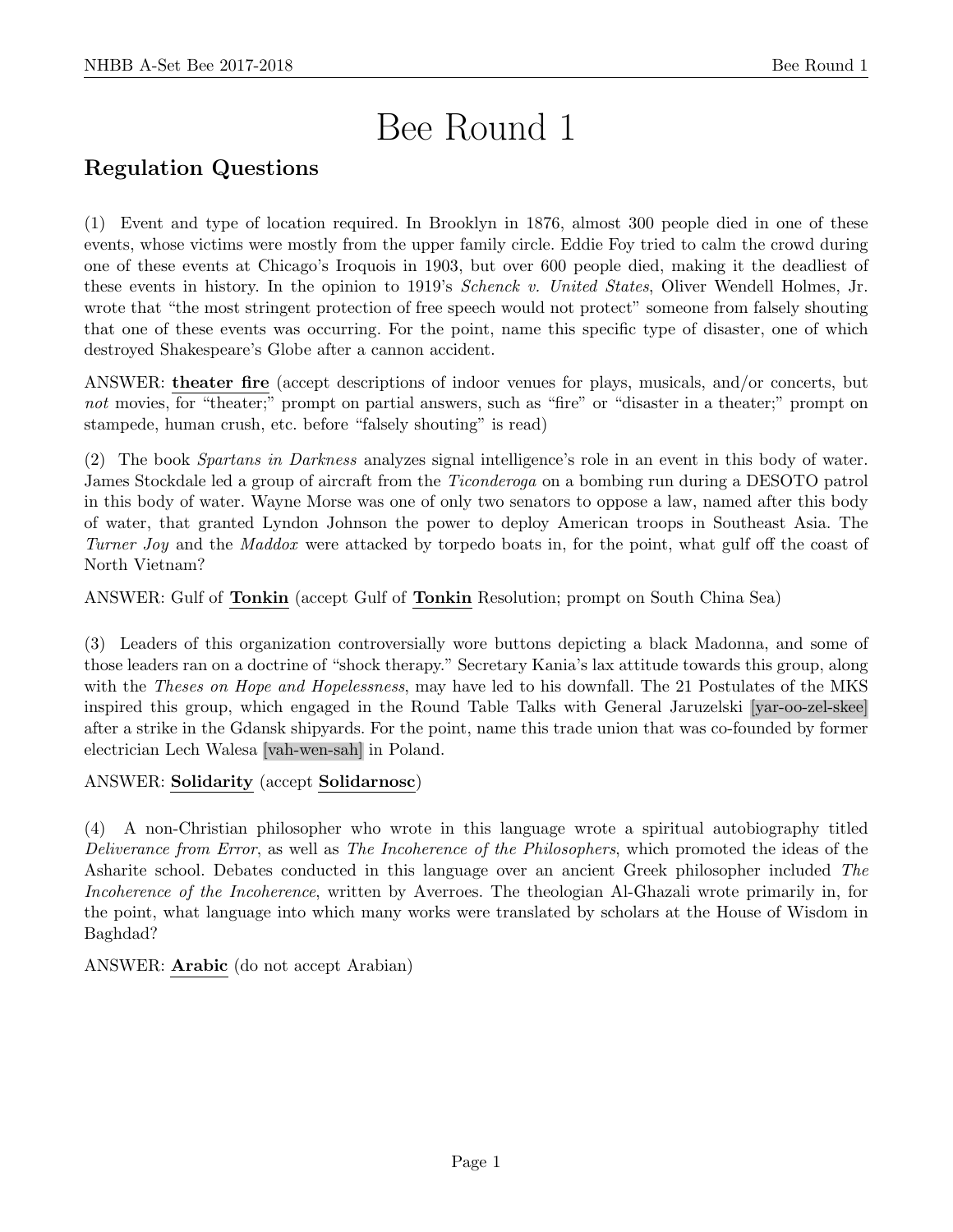(5) During the primaries in this election year, Paul Tsongas proclaimed "I'm not trying to play Santa Claus" to explain his lack of a tax cut plan. A Vice Presidential candidate in this year couldn't spell "potato" at a children's spelling bee. Pat Buchanan's culture war speech was given at this year's Republican convention. In this election year, the Presidential incumbent lost despite the successful Gulf War. Al Gore was elected Vice President in, for the point, what year in which Bill Clinton defeated George H. W. Bush?

#### ANSWER: Presidential Election of 1992 (prompt on 92)

(6) This country was the site of the Battle of Umm Diwaikarat, where the remnants of Abdallahi ibn Muhammad's rebels were defeated. A rebellion in this country began when fanatics ambushed William Hicks, but it was reconquered by the British after Herbert Kitchener's victory at the Battle of Omdurman. This country was the site of the Mahdist revolt, whose casualties included Chinese Gordon during a battle for the capital. For the point, name this country whose capital of Khartoum fell in 1885.

ANSWER: Sudan (do not accept South Sudan)

(7) A leader of nationalist resistance in this country was nicknamed "The Big Fellow" and employed a hit squad nicknamed the "Twelve Apostles." The Croke Park and Phoenix Park massacres occurred in this country, where British irregulars known as the "Black and Tans" were deployed to crush nationalist resistance. The leaders of this country's independence movement included Michael Collins and Eamon de Valera. For the point, name this country where in 1920, British soldiers murdered spectators at a Gaelic football match in Dublin.

#### ANSWER: Republic of Ireland

(8) According to Herodotus, one of these structures was said to be inhabited by a woman living in a large golden couch and is located at Etemenanki. The oldest example of these structures is the Sialk in Iran, and a "White" example of these structures stood in Uruk. The top platform of these structures were believed to bridge heaven and earth and were the site of priestly rituals. For the point, identify these terraced Mesopotamian temples, often cited as precursors to Egyptian pyramids.

#### ANSWER: ziggurats

(9) This man executed an entire local populace after nobody confessed to writing a message on a fallen meteor predicting his death. This man standardized his country by introducing the Ban Liang coin and the small seal script. Sima Qian [chee-ahn] accused this man of burying Confucian scholars alive, but he probably only murdered priests and shamans who misled him about immortality. Li Si was employed by, for the point, what proponent of Legalism, the first Emperor of China?

ANSWER: Qin Shi Huangdi (accept Ying Zheng; accept Zhao Zheng; accept King Zheng of Qin)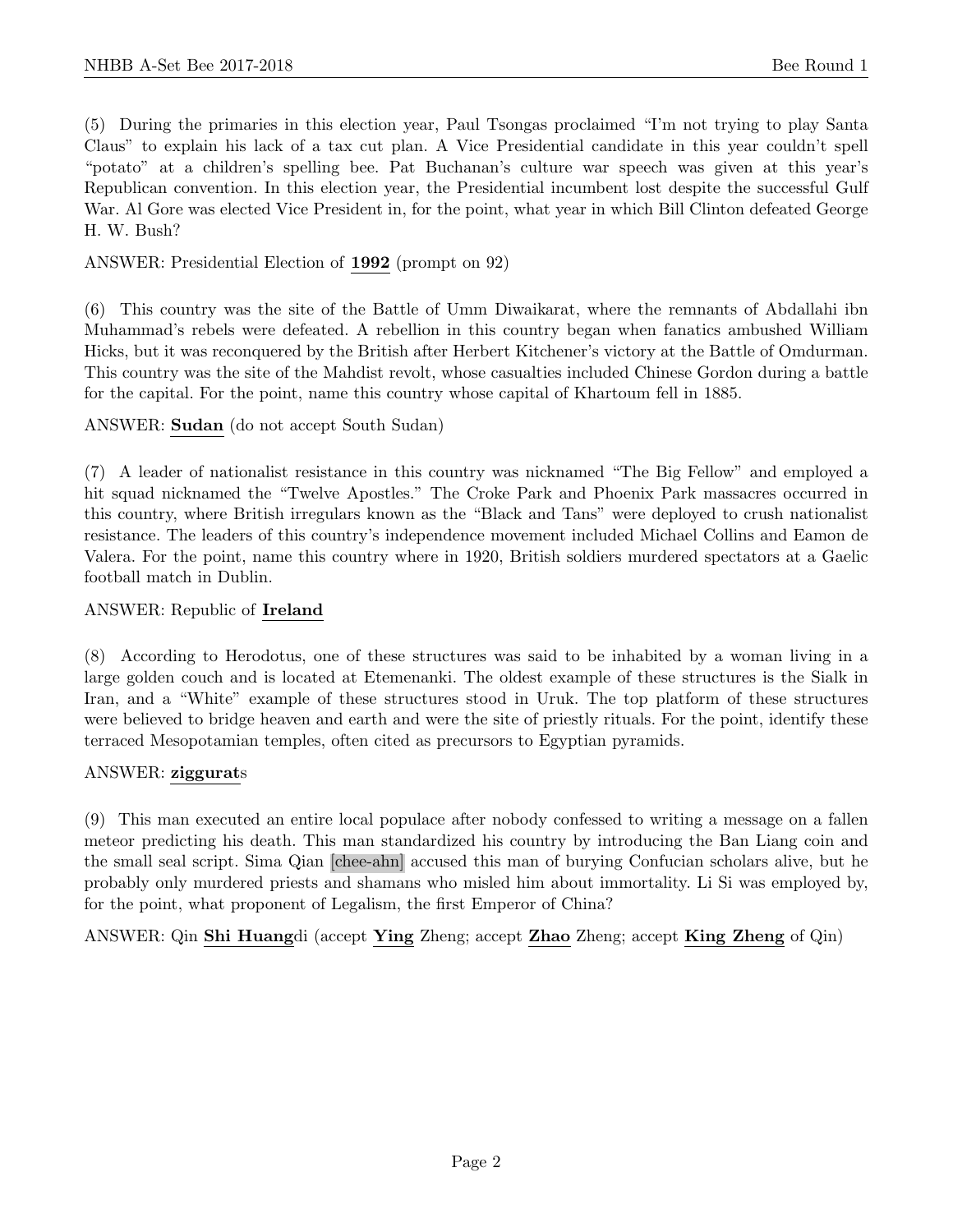(10) Both Richard Nixon's victory and resignation addresses quoted this orator's "Citizenship in a Republic" speech, which notes "It is not the critic who counts," but rather "the man who is actually in the arena." At Carnegie Hall in 1915, this man attacked "Hyphenated Americans" and argued for assimilation of immigrant cultures. After a speech for the Progressive Party in Milwaukee, this president was shot by John Schrank. For the point, name this politician who, after that shooting, claimed "it takes more than that to kill a Bull Moose."

#### ANSWER: Theodore Roosevelt (or Teddy Roosevelt; prompt on "Roosevelt" alone)

(11) This author wrote about a watchmaker and a draper who choose to be executed rather than to give up a password to enemy forces in his story "Two Friends." Rachel hides in a bell tower after stabbing a drunken officer to death in this author's story "Mademoiselle Fifi." The prostitute Elizabeth Rousset flees during the Franco-Prussian War in this author's story "Ball of Fat." For the point, name this French author who wrote about a piece of fake jewelry in "The Necklace?"

#### ANSWER: Guy de Maupassant

(12) During this man's reign, Aulus Plautius led an invasion of Britain. A Praetorian Guard named Gratus may have declared this man ruler after his predecessor was killed by Cassius Chaerea. This man's wife, Agrippina the Younger, may have poisoned him to allow her son to become emperor. Robert Graves published several fictional depictions of this emperor. For the point, name this Roman Emperor who replaced Caligula and was succeeded by Nero.

ANSWER: Claudius (accept Tiberius Claudius Caesar Augustus Germanicus, but do not prompt on any of the other names if given alone)

(13) Dedications at this site include a memorial to the victims of the Pan Am Flight 103 bombing at the Lockerbie Cairn, as well as a memorial built from the mast of the sunken USS *Maine*. John Carl Warnecke designed an eternal flame at this site in honor of John F. Kennedy. Recipients of the Silver Star or Purple Heart meet the criteria to be buried at, for the point, what national military cemetery across the Potomac River from Washington DC?

#### ANSWER: Arlington National Cemetery

(14) The Geary Act required people of this ethnicity to carry internal passports. Workers of this ethnicity were killed in the Rock Springs Massacre, primarily by members of the Knights of Labor, and were opposed by Denis Kearney's Workingmen's Party. Reneging on the Burlingame Treaty allowed the US to forbid immigration from these people's home country, which was done in 1882. For the point, name this ethnicity, the subject of a namesake Exclusion Act, whose workers were exploited in building the Pacific end of the transcontinental railroad.

#### ANSWER: Chinese Americans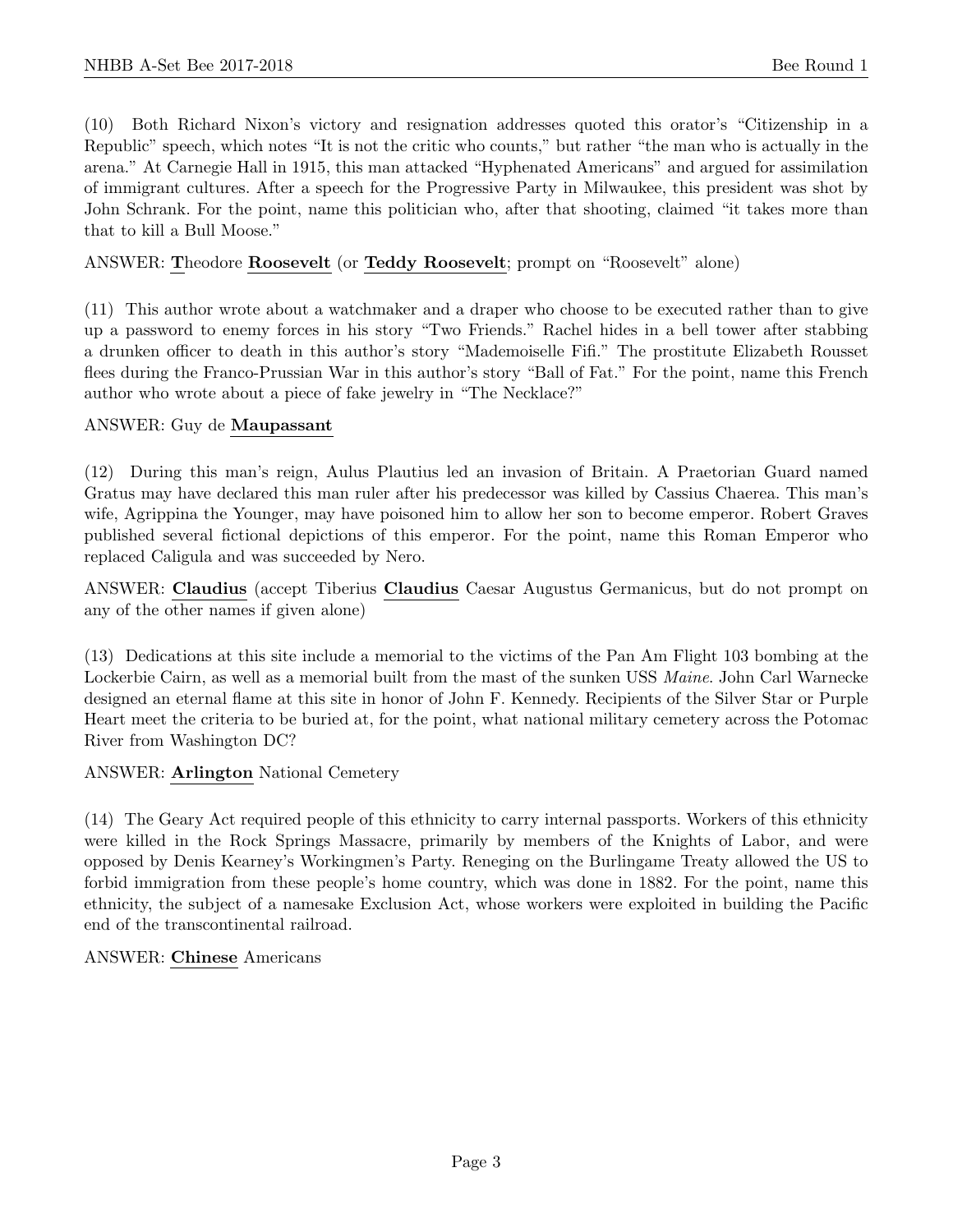(15) In medieval times, the center of this city, Carpentras, was found within the Comtat Venaissin. The plans of Gregory XI to leave this city were halted by a conflict with Florence called the War of the Eight Saints. The Western Schism began after a major religious office was removed from this city in 1376, ending the period dubbed the Babylonian Captivity. For the point, name this French city to which Clement V moved the home of the Papacy.

#### ANSWER: Avignon

(16) While serving as president of the College of New Jersey, this man agreed to be inoculated with smallpox to convince others to do the same, but died of infection. An oration by this man quotes Deuteronomy to say "their foot shall slide in due time," and compares humanity to a spider being held over a fire. For the point, name this First Great Awakening preacher who delivered the sermon "Sinners in the Hands of an Angry God."

#### ANSWER: Jonathan Edwards

(17) According to legend, a king of this country ordered an experiment in which imprisoned identical twins were forced to drink coffee or tea to test the dangers of coffee. Another king of this country led the March Across the Belts, after which it received Scania from Denmark. The House of Bernadotte became the ruling family of this country after it lost Finland in 1809. René Descartes was employed by Christina, a Queen of, for the point, what country that she ruled from Stockholm?

#### ANSWER: Sweden

(18) After this battle, Sir Charles Asgill was captured and supposedly mistreated. According to separate legends, this battle's opening cannon shots destroyed both the ship *Guadeloupe* and a dinner table where enemy officers were eating. One side in this battle lost control of Redoubts 9 and 10 after their supply lines were cut by a naval defeat at Chesapeake. The song "The World Turned Upside Down" allegedly played after the surrender at, for the point, what 1787 battle where Cornwallis surrendered to Washington, the last major battle of the American Revolution?

#### ANSWER: Battle of Yorktown

(19) During this period, a system of five ranks of nobility called the kazoku was created, and the rigid class system was abolished by the Charter Oath. Two southern provinces, Satsuma and Choshu, allied during the Boshin War, whose end solidified the reforms of this period. This period began after the arrival of Matthew Perry's "black ships" and the signing of the Convention of Kanagawa. For the point, name this 19th century period of modernization in Japan, when the namesake emperor was restored to the throne.

ANSWER: Meiji Restoration (accept equivalents for Restoration, like Revolution, Reform, etc.; accept Meiji period, era, etc.)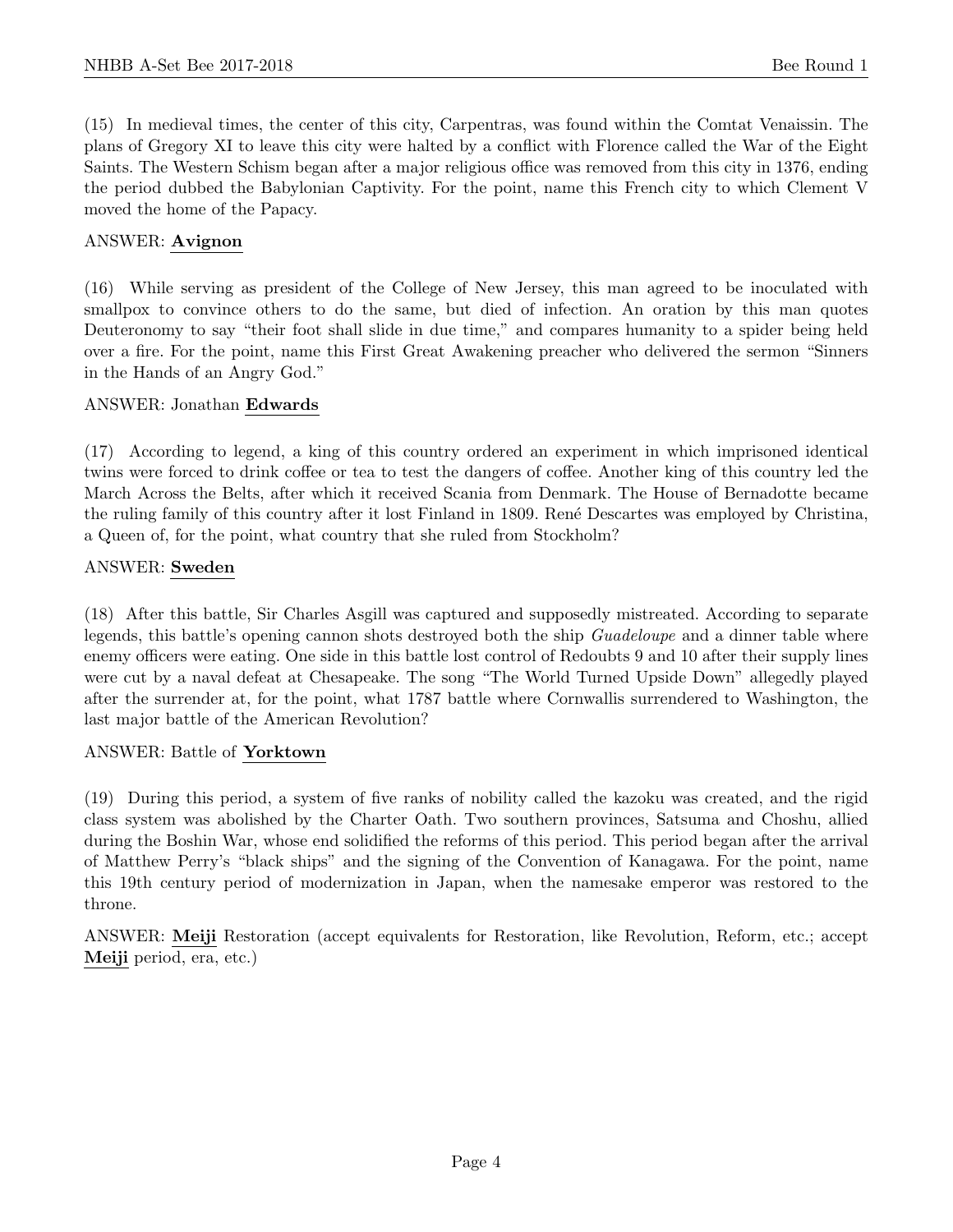(20) APX enzymes use this compound as an electron donor. James Lind pioneered the use of clinical trials with a study on a key use of this compound. Albert Szent-Gyorgyi and Walter Haworth were awarded a Nobel Prize for the discovery of this compound, which was the first ever vitamin to be manufactured. Use of this vitamin to combat cancer and the common cold was promoted by Linus Pauling. A lack of this vitamin causes collagen instability, which led to many sailors developing scurvy. For the point, name this vitamin found in citrus fruit like oranges.

#### ANSWER: Vitamin C (accept ascorbic acid)

(21) This man's whistling of "The Motherland Hears, The Motherland Knows" inspired the tune of a patriotic song titled the "Constellation of" this man. This man's apocryphal claim that he "didn't see any God" was used in anti-religious campaigns by Nikita Khrushchev, who referred to this man as the "New Columbus." This man famously exclaimed "poyekhali" before the beginning of his mission aboard Vostok 1. For the point, name this Soviet cosmonaut who, in 1961, became the first man to enter outer space.

#### ANSWER: Yuri Alekseyevich Gagarin

(22) The 2nd Division unit dedicated to the use of this technology won a decisive American victory in the Battle of Norfolk. In 1980, the U.S. introduced a new generation of these weapons named after Creighton Abrams. The M4 variety of these weapons, used extensively in World War II, was named after William T. Sherman. George Patton commanded the first American unit dedicated to the use of these weapons in World War I. For the point, name these armored battle vehicles.

ANSWER: tanks (accept additional information, such as Abrams tank after Abrams is mentioned)

(23) After receiving news that diplomats had been tortured, French and British troops trashed this city's Old Summer Palace in 1860. The Yongzheng Emperor required everyone taking the civil service examination to learn this city's dialect of Mandarin. This city was the site of the Siege of the International Legations, which caused the deployment of the Eight Nation Alliance during the Boxer Rebellion. The Qing dynasty's seat of power was the Forbidden City in, for the point, what capital of China?

#### ANSWER: Beijing (accept Peking)

(24) Sculptural depictions of one member of this profession are classified as Type A or Type B; Type B works are inspired by a bronze statue made by Lysippos. Another man of this profession wears a white robe and gold, sash-like chain and rests his hand on a bust in a dark portrait by Rembrandt. In a painting by Jacques-Louis David, a member of this profession holds a cup and points upward as his friends and followers lament. For the point, name this profession of the central figure of The Death of Socrates.

#### ANSWER: philosophers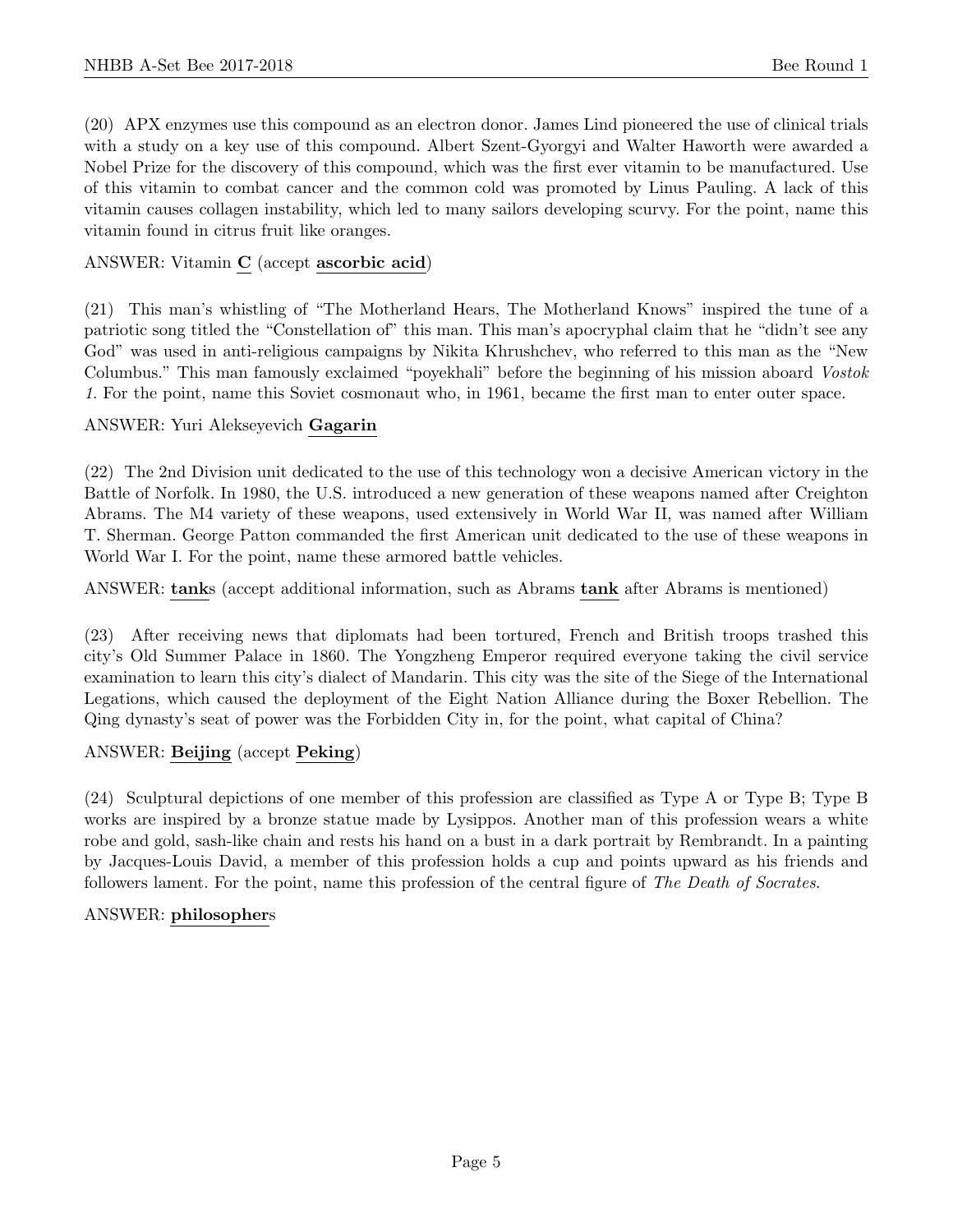(25) This action was made possible by the delaying tactics of the Siege of Lille [leel]. This action was preceded by one side ordering a surprising halt order for Army Group A. So-called "Little Ships" aided in the performing of this action, codenamed Operation Dynamo, which Winston Churchill called a "colossal military disaster" because of the sheer amount of equipment and vehicles lost by the British Expeditionary Forces. For the point, name this June 1940 evacuation of Allied forces from a harbor city in northern France.

ANSWER: evacuation of Dunkirk (accept descriptive answers and equivalents that mention Dunkirk; accept Operation Dynamo before read)

(26) The first holder of this position used it to establish the "Republican Court," which convened parties in New York and Philadelphia. Emily Donelson assumed this position after the sudden death of her aunt, and Harriet Lane fulfilled this role for her legal guardian. A copy of the Landsdowne portrait was legendarily saved from invading soldiers by a holder of, for the point, what position held by Dolley Madison, Martha Washington, and other Presidential spouses?

ANSWER: First Lady of the United States of America (accept FLOTUS)

(27) A composer from this country rejected foreign tempo markings in his arrangements of folk songs like Lincolnshire Posy. Percy Grainger was from this country, where clapsticks sometimes accompany a wooden trumpet-like instrument played using circular breathing. A folk song by Eric Bogle about a soldier from this country who participated in the Battle of Gallipoli quoted a Banjo Patterson song from this country about a "swagman" who drowns in a billabong. "Waltzing Matilda" is from, for the point, what nation where the didgeridoo is played by Aborgines?

ANSWER: Commonwealth of Australia

(28) This is the home state of President Trump's first Agriculture Secretary who, in 2003, became this state's first Republican governor since Reconstruction. A Congressman from this state became Speaker of the House in 1995 after working with Texas' Dick Armey on the "Contract with America." This state was governed by a Democrat in the early 1970s who later beat Gerald Ford to become President. For the point, name this home state of politicians like Sonny Perdue, Newt Gingrich, and Jimmy Carter.

#### ANSWER: Georgia

(29) A man in this political position wrote a letter to Rajiv Gandhi apologizing for the Air India Flight 182 bombing. Hugh Allan bribed a man with this position in the Pacific Scandal. A man in this position said, "Just watch me," while facing a terrorist incident in the October Crisis. Kim Campbell was the only woman to hold this position, which was first held by Sir John A. MacDonald. For the point, name this highest position in Canada's government, currently held by Justin Trudeau.

ANSWER: Prime Minister of Canada (prompt on partial answers, like "Prime Minister" or "leader of Canada")